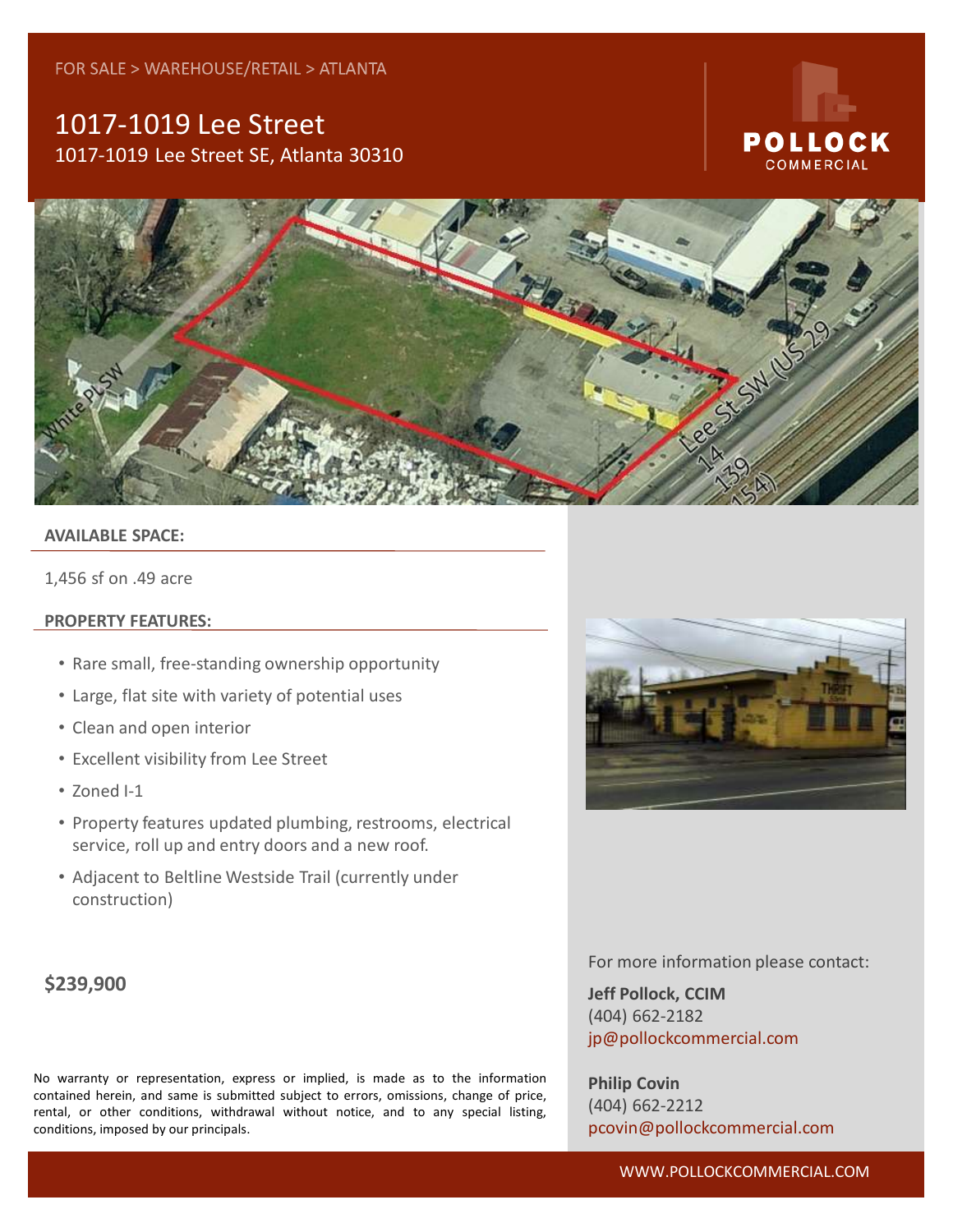

**PARCEL MAP:**





For more information please contact: **Jeff Pollock, CCIM** (404) 662-2182 jp@pollockcommercial.com

**Philip Covin** (404) 662-2212 pcovin@pollockcommercial.com



**154 Krog Street, Suite 135 Atlanta, GA 30307 tel. 404-865-3875 225 Ottley Drive, Suite 130 Atlanta, GA 30342 tel. 404-662-2211**